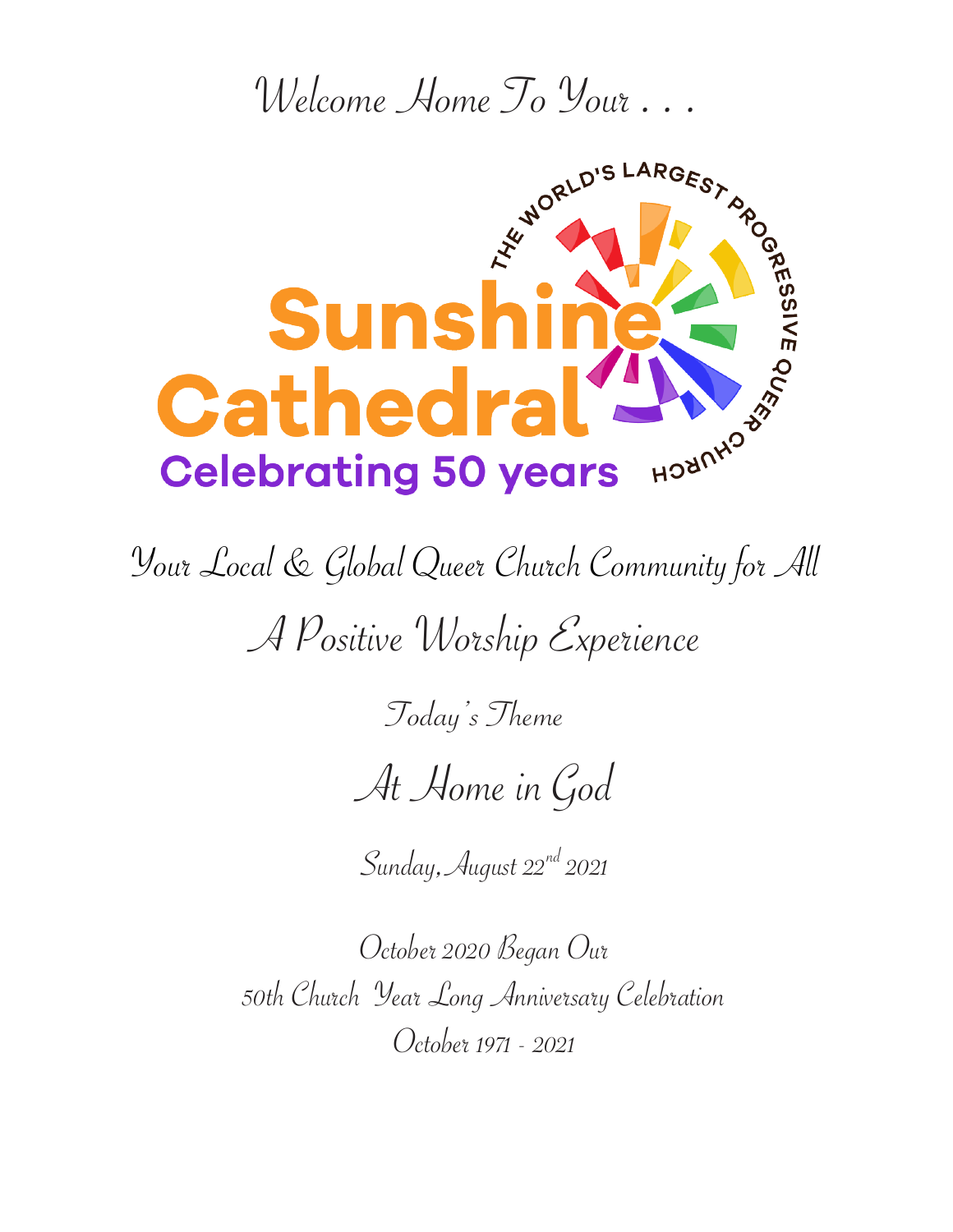# *Service of Gathering*

**Welcome**

Rev Dr Durrell Watkins & Rev Dr Robert Griffin

### **Announcements**

Rev Dr Anne Atwell

# *Please rise as you are able.*

#### **Opening Affirmation**

*Sunshine Cathedral is a different kind of church where the past is past and the future has infinite possibilities.*

### **The Call to Worship**

This is the day our God has made. *Let us rejoice and be glad in it.*

# *Service of Praise*

# **Processional Hymn**

 *O Mighty God, When I Survey in Wonder*

*O mighty God, when I survey in wonder the world that formed when once the word you said,*

*The strands of life all woven close together, the whole creation at your table fed.*

*My soul cries out in songs of praise to you, O mighty God! O mighty God!*

*My soul cries out in songs of praise to you, O mighty God! O mighty God!*

*When your voice speaks in rolls of thunder pealing, your lightning power bursts in bright surprise;*

*When cooling rain, your gentle love revealing, reflects your promise, arcing through the skies,*

*My soul cries out in songs of praise to you, O mighty God! O mighty God!*

*My soul cries out in songs of praise to you, O mighty God! O mighty God!*

*The bible tells the story of your blessing so freely shed upon all human life;*

*Your constant mercy, every care addressing, relieving burdened souls from fear and strife.*

*My soul cries out in songs of praise to you, O mighty God! O mighty God!*

*My soul cries out in songs of praise to you, O mighty God! O mighty God!*

*And when, at last, the clouds of doubt dispersing, you will reveal what we but dimly see;*

*With trumpet call, our great rebirth announcing, we shall rejoin you for eternity.*

*Then we will sing your praise forever more O mighty God! O mighty. God!*

*Then we will sing your praise forever more, O mighty God! O mighty God!*

**The Decalogue** Deacon Ed Huckemeyer

Let us recall the commandments by which we seek to live: *1. Worship nothing other than the omnipresent, eternal God.*

- *2. Do not try to confine God to any image.*
- *3. Do not use God's name in hurtful or hateful ways.*

*4. Remember a day each week for worship and renewal.*

*5. Honor your elders.*

*6. Do not murder.*

*7. Do not break sacred vows.*

*8. Do not steal.*

*9. Do not bear false witness against anyone.* 

*10. Do not begrudge whatever good fortune your neighbor may enjoy.*

St. Paul taught that love is the fulfillment of the law. Jesus said that loving God and neighbor is the message of the law and the prophets. We keep the commandments when we live in love. May the world know us by how loving we are.

*Amen.* 

### **Sung Response** *Ubi Caritas*

*Ubi caritas et amore, ubi caritas Deus ibi est. Live in charity and steadfast love, live in charity; God will dwell with you.*

# *Service of Proclamation*

#### **A reading from the Psalter (Psalm 84)**  Rev Marian Cavagnaro

How lovely is your dwelling place, O LORD of hosts! My soul longs, indeed it faints for the courts of the LORD;

my heart and my flesh sing for joy to the living God. Even the sparrow finds a home, and the swallow a nest for herself, where she may lay her young, at your altars, O

LORD of hosts, my Sovereign and my God. Happy are those who live in your house, ever singing your praise.

Happy are those whose strength is in you...

They go from strength to strength; the God of gods will be seen…

O LORD God of hosts, hear my prayer; give ear, O God of Jacob [and Leah and Rachel]!

Behold our shield, O God; look on the face of your anointed.

For a day in your courts is better than a thousand elsewhere. I would rather be a doorkeeper in the house of my God than live in the tents of wickedness.

For our God is a sun and shield; God bestows favor and honor. No good thing does God withhold from those who live uprightly.

O LORD of hosts, happy is everyone who trusts in you.

| In these human words, God's voice is heard. |
|---------------------------------------------|
| Thanks be to God.                           |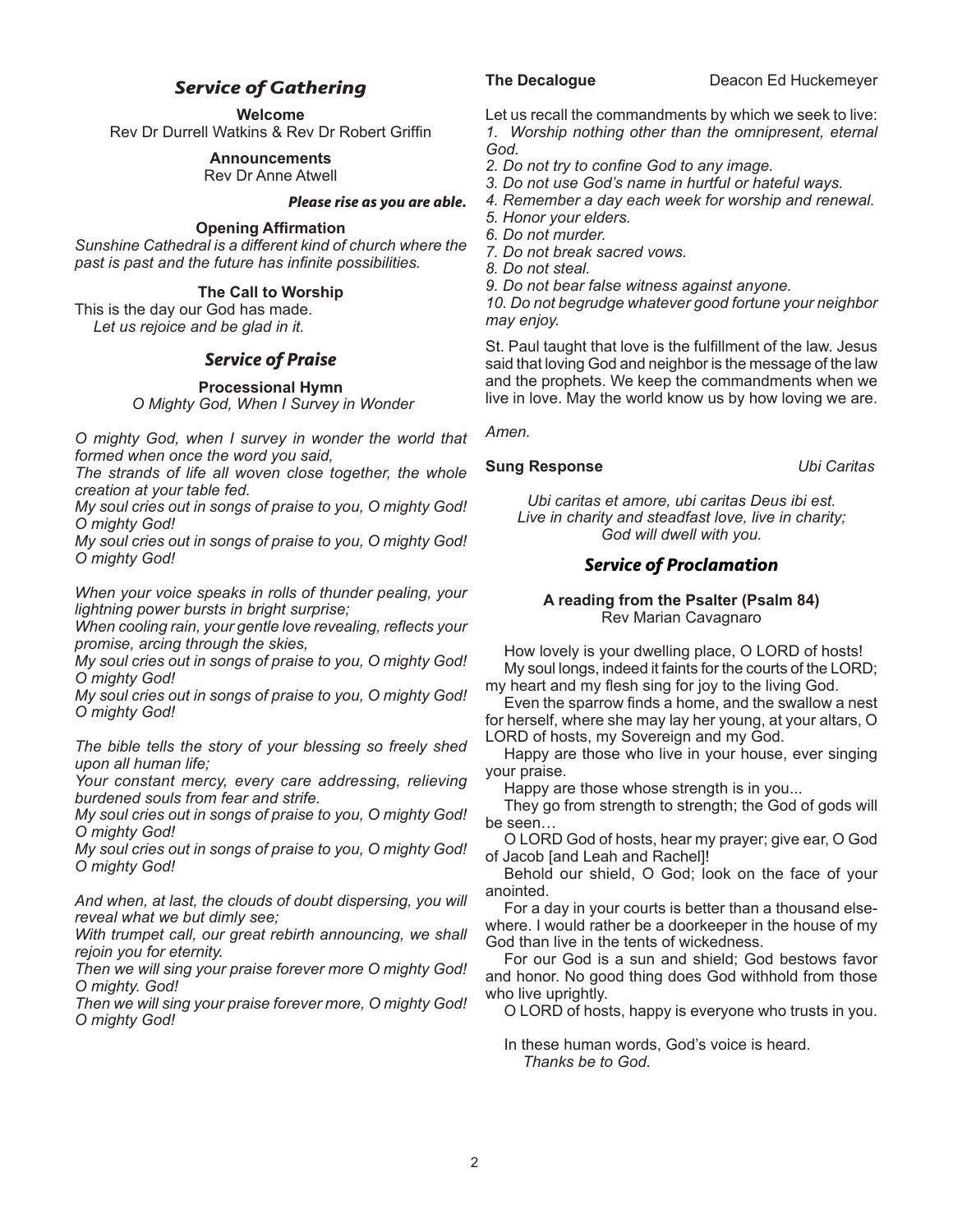*Gloria, Gloria, in excelsis Deo! Gloria, Gloria, alleluia, alleluia!*

#### *Please be seated.*

| Invitation to Prayer | Please rise as you are able.                                                     |
|----------------------|----------------------------------------------------------------------------------|
| <b>Homily</b>        | At Home in God<br>Rev Dr Durrell Watkins, Senior Minister                        |
| The Anthem           | You Are My Home<br>By Frank Wildhorn and Nan Knighton<br>Performed By Sara Burns |

#### **Song of Response** *Til the Storm Passes By*

*In the dark of the midnight, I have oft hid my face, while the storms howl above me, and there's no hiding place; 'Mid the crash of the thunder, precious One, hear my cry, keep me safe 'til the storm passes by.*

*Many times someone told me, there is no need to try, for there's no end of sorrow, there's no hope by and by. But I know God is with me, and tomorrow I'll rise where the storms never darken the skies.*

*'Til the storm passes over, 'til the thunder sounds no more, 'til the clouds roll forever from the sky, Hold me fast, let me stand in the hollow of your hand; keep me safe 'til the storm passes by.*

#### **Pastoral Prayer and Affirmations**

**Sign of Peace** *Light of God in Me*  (Tune: Woodworth ["Just As I Am"] Words: ©2012, Durrell Watkins)

 *Just as I am, I'm meant to be God is my life eternally And Love divine embraces me O Light of God in me…in me.*

*Just as I am I'm whole and free Love, hope and joy are all for me And Truth affirms my dignity O Light of God in me…in me.*

*Just as I am healed, prospered and blessed Grace frees me now from strife and stress and I receive Life's very best O Light of God in me…in me.*

# *Service of Sacraments*

**Sacrament of Sharing (Tithes & Offerings)** Rev Dr Robert Griffin

#### **Stewardship Thought**

"Whatever you want more of, give it away. I am a big believer in tithing…I believe that [what we give] does indeed come back multiplied." Jack Canfield

#### **Offering Prayer**

*Divine Love, through me, blesses and multiplies all that I have, all that I give, and all that I receive. Thank you, God. Amen.*

**Offering Music** *Over The Rainbow* By EY Harburg and Harold Arlen Performed By Jessica Bianco Borbone

#### *Rise as you are able.*

**Doxology** *We Are An Offering*

*We lift our voices, we lift our hands, we lift our lives up to you, we are an offering.*

*God, use our voices, God, use our hands, God, use our lives, they are yours, we are an offering.*

*All that we have, all that we are, all that we hope to be we give to you, we give to you.*

*We lift our voices, we lift our hands, we lift our lives up to you, we are an offering; we are an offering.*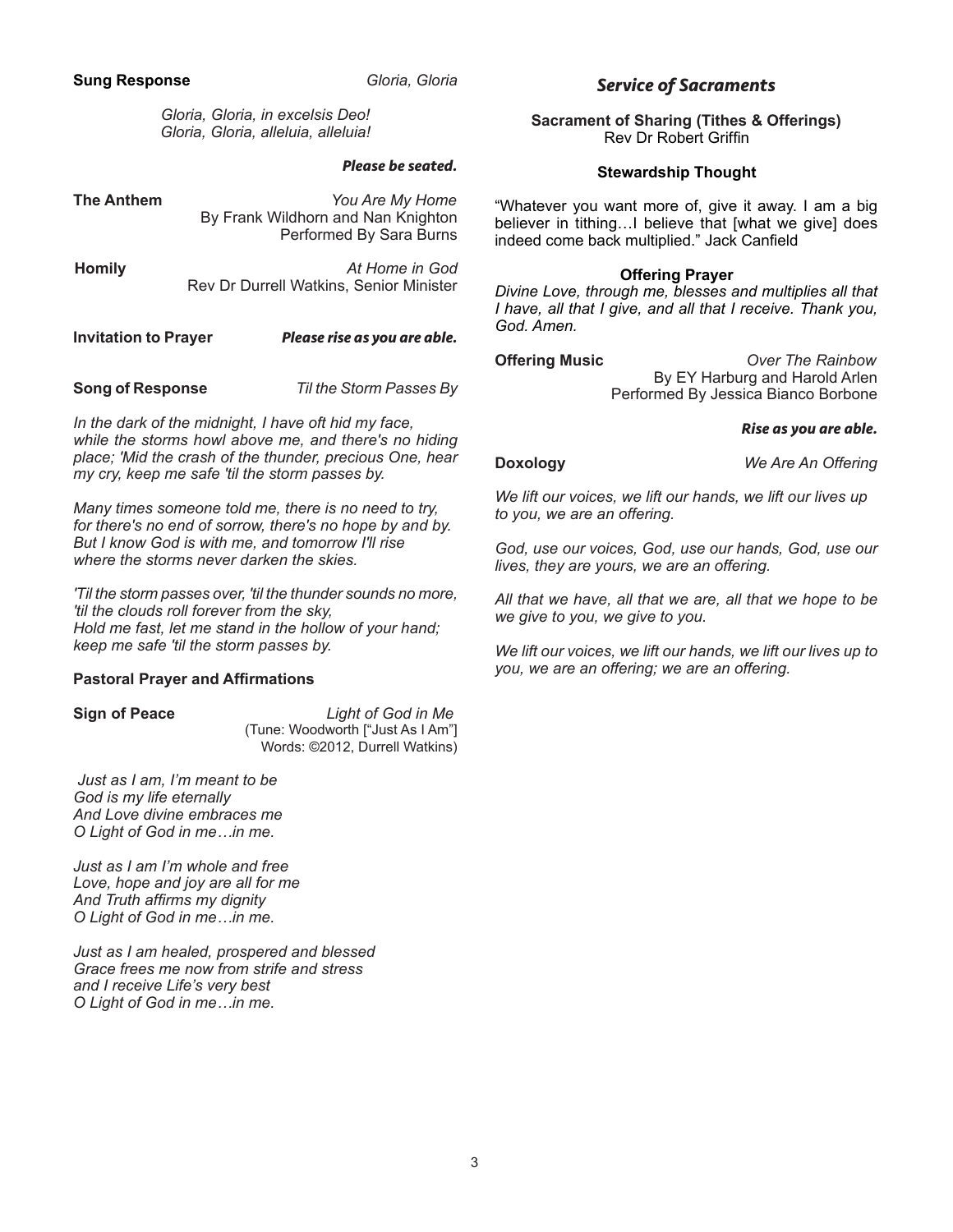# *Sacrament of Hospitality*

#### **Eucharistic Intentions** Rev Dr Anne Atwell

### **We Remember**

| Michael Pinder<br>Jim Saunders<br>John Morris<br>Raymond Alpine<br><b>Phillip Meteer</b><br>Miquel Palau<br>Miguel Hernandez<br>Annie ljames | 08/24/1994<br>08/25/2008<br>08/26/1992 | 08/22/1989 Walt Jacobs<br>08/22/1990 Ron Malven<br>08/22/1998 Scott Parkin<br>08/23/1992 Bill Pazienza<br>08/23/2004 Kenneth Brunell | 08/26/2002<br>08/27/1989<br>08/27/1990<br>08/27/2000<br>08/28/2005 |
|----------------------------------------------------------------------------------------------------------------------------------------------|----------------------------------------|--------------------------------------------------------------------------------------------------------------------------------------|--------------------------------------------------------------------|
|                                                                                                                                              |                                        |                                                                                                                                      |                                                                    |

**Prayer Chorus** *On Eagle's Wings* 

*And God will raise us up on eagle's wings, bear us on the breath of dawn, make us to shine like the sun, and hold us in the palm of God's hand.*

**Affirmation of Faith** Deacon Ed Huckemeyer

Our hearts are set on God's loving presence. Let us affirm our trust in God.

*I believe in God, the Good,*

*and in the message and mission of God's anointed prophet, Jesus the Wayshower*

*who was born of Mary,* 

*suffered under Pontius Pilate,*

*was executed for empowering the powerless and restoring the dignity of the marginalized,*

*and yet he lives in our hearts and ministry.*

*I believe in the omnipresent power of divine Love, in the Blessed Community,*

*in the sacred value of all people, and in life without end. Amen.*

**Song of Response** *In the Life of Omnipresence*

*In the life of Omnipresence do I dwell, 'tis above, around, within me, all is well; Life divine forever guiding all my ways, Life divine forever filling all my days.*

**Intercessions** Deacon Ed Huckemeyer

In faith we now pray:

For the Sunshine Cathedral's local congregation and global fellowship,

For those who have been entrusted to the care of our prayers,

For spiritual seekers,

For all who are distressed in mind, body, or estate,

For medical practitioners,

For first responders,

For leaders of nations,

For iustice workers and peace makers,

For those who teach and those who learn.

*May they be filled with loving kindness. May they be well. May they be peaceful and at ease. May they be happy.*

And with people all over the world we pray, *May peace prevail on earth.*

These prayers we offer in the name of all helpers of humanity, and in the words of Jesus, we continue to pray,

#### **Model Prayer**

*Creator which art in heaven, hallowed be thy names. Thy kin-dom come, thy will be done on earth as it is in heaven. Give us this day our daily bread; and forgive us our debts as we forgive our debtors. And leave us not in temptation, but deliver us from evil. For thine is the kin-dom and the power and the glory, forever. Amen.*

#### *Please be seated.*

### **The Lord's Supper**

**Sursum Corda Rev** Kevin Tisdol

God is with you. *And also with you.* Lift up your hearts. *We lift them to God.*

Let us give thanks to God.

*It is joyful to live in gratitude.*

It is right, good, and a joyful thing, always and everywhere to give thanks to you, Omnipresent, everlasting, all-loving God. Therefore, with angels and archangels, and with all the company of heaven, we give you praise and glory:

#### **Song** *Holy God, We Praise Your Name*

*Hark, the glad celestial hymn angel choirs around are raising; cherubim and seraphim, in unceasing chorus praising, fill the heavens with joys aflame: holy, holy is your name.*

#### **Words of Remembrance** Rev Dr Anne Atwell

Jesus, on the night he was betrayed, took a piece of bread, gave thanks to God, broke it, and said, "This is my body… When you share this bread,  $(+)$  remember me."

In the same way, after the supper he took the cup and said, "This cup is God's new covenant, set in motion in my life. Drink, and (+) remember me."

### **Song** *Eat This Bread*

*Eat this bread, drink this cup, come to me and never be hungry. Eat this bread, drink this cup, trust in me and you will not thirst.*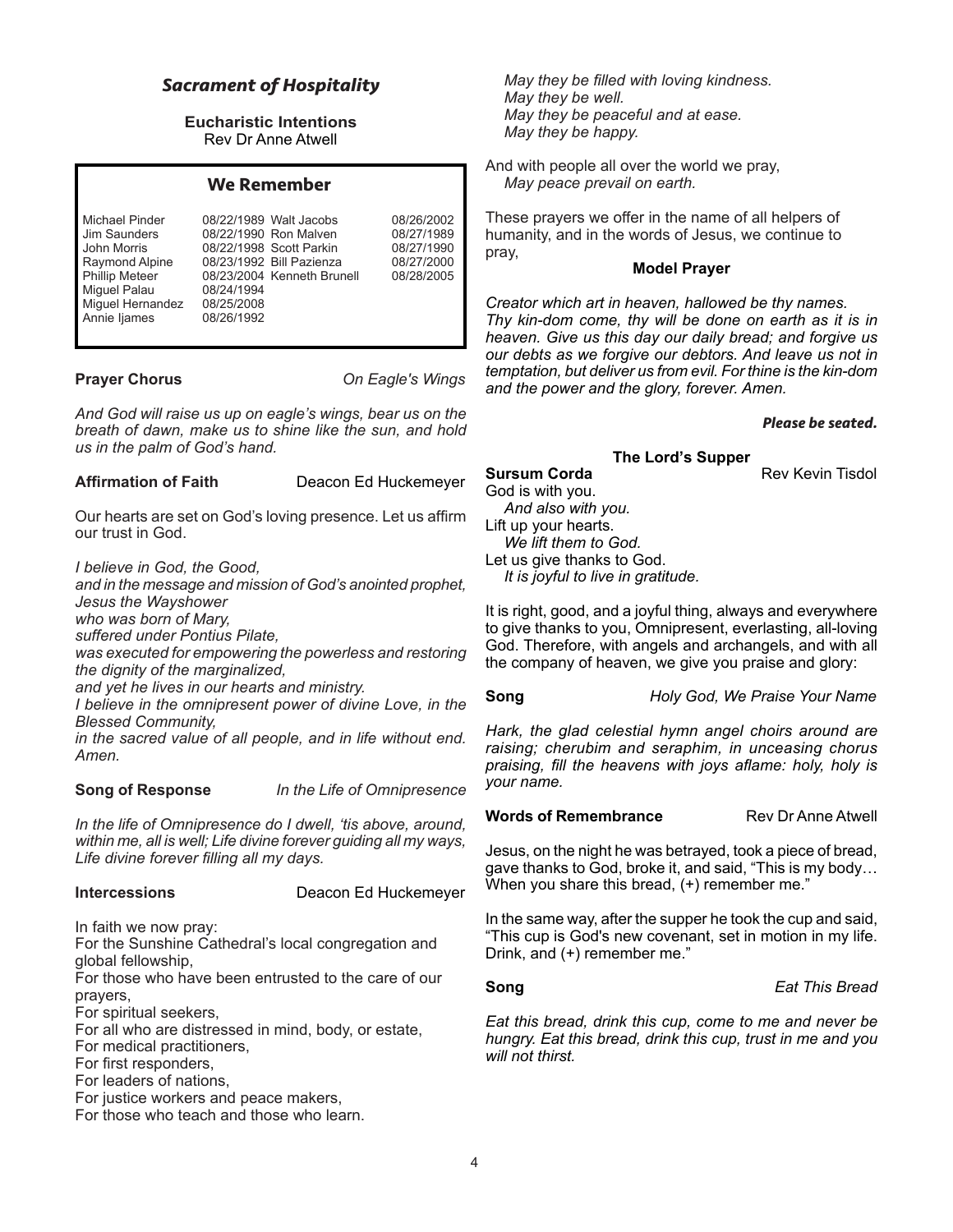#### **Invitation to Communion Rev Kevin Tisdol**

These are the gifts of God for all the people of God. *Thanks be to God.*

#### **Communion is Shared**

#### **Communion Song** *Bless Us All*

*Bless us all who gather here The loving family I hold dear No place on Earth compares with home And every path will bring me back from where I roam*

*Bless us all, that as we live We always comfort and forgive We have so much that we can share With those in need we see around us everywhere*

*Let us always love each other Lead us to the light Let us hear the voice of reason Singing in the night Let us run from anger And catch us when we fall Teach us in our dreams And please, yes please bless us one and all Bless us all with playful years With noisy games and joyful tears We reach for you and we stand tall And in our prayers and dreams we ask you Bless us all We reach for you and we stand tall And in our prayers and dreams we ask you Bless us all.*

#### **Prayer of Thanksgiving The Rev Dr Robert Griffin**

*Please rise as you are able.*

### **The Prayer of Protection**

*The light of God surrounds us; the love of God enfolds us. The power of God protects us; the presence of God watches over us. Wherever we are, God is.*

**Benediction Rev Dr Durrell Watkins** 

**Final Song** *Higher Love*

**Commissioning**

One: Our worship has ended. Let our service begin! All: *Thanks be to God!*

**Postlude Ms Barbara Ramcharitar** 

# **Silent Helpers Prayer Ministry**

Please hold these in the power of loving prayer:

#### **Centering Thought:**

"If we are gripped by fear and anxiety, faced by apparently insoluble problems, we present our petition to the Divine Mind, and our fears and perplexities melt away; we soon find in ourselves an abundance of resourcefulness to extricate us from our difficulties; new vision, new light illumines our souls, we see horizons, we conceive new plans, we solve our difficulties. Thus is our prayer answered." Rabbi Morris Lichtenstein

#### **We pray for the following ~**

Mary B.; Lynne & family; Lynda P.; Billy; Luanne; Terri; Anon.; David; Christine; Victor; Michelle; Robert B.; Christina H.; Lee B.; John O.; JW; Suzanne G.; Marsha S-P; Elijah; AGW; MLF; Mama Sarah; Sloan & Sadie; Jere; Barbara; Walt; Nancy; DonnaChristine; Mary and those on her heart; Gary M. (of blessed memory); Mrs. H. (of blessed memory); Philip; KK; James; John; Frieda; Andrea; Chris M.; Scott O.; Shaundra S.; Leeanna B.; Merrily B.; JL; Thomas B.; Michelle; Lewis Family; Jimmy C.; James P.; Joey P.; Elo C.; Deborah; Lauren; Amy; Joe; Doreen; Kim; Karyn C.; Lenni; Leslie; Ken; Anon; Mary B. & family; Beverly B.; Vinny; Fred; Guillermo; N.; Rufus; Barbara; Rick (of blessed memory); Charlie; Rozen; Mark; Nana; Mark L.; Lindsley S.; Anne H.; Kathy K.; Elaite J.; Michael D.; Herb C.; Roy T.; Micki; Steve M.; Lewis Family; Bill K.; Kyle H.; Shawna; all who have been burdened by the pandemic; those in nursing care and assisted living facilities; LGBTQ+ communities; Troy P.; Global Justice Institute; DSFI; the ministries of Sunshine Cathedral; members & friends of Sunshine Cathedral; all who are part of the Sunshine Cathedral Global Fellowship

#### **LET US PRAY**

*God is. God is here, God is everywhere. God is good. I* place my faith in the omnipresent goodness that I call *God. I expect and allow blessings to be made manifest in my life and in every life committed to the care of my prayers. Let there be miracles now. Alleluia. Amen.*

#### **REMEMBER:**

Prayers can be submitted via Sunshine Cathedral.org or by emailing any SC clergyperson.

You can hear a prayer at anytime by calling 954.462.2004 (press 6).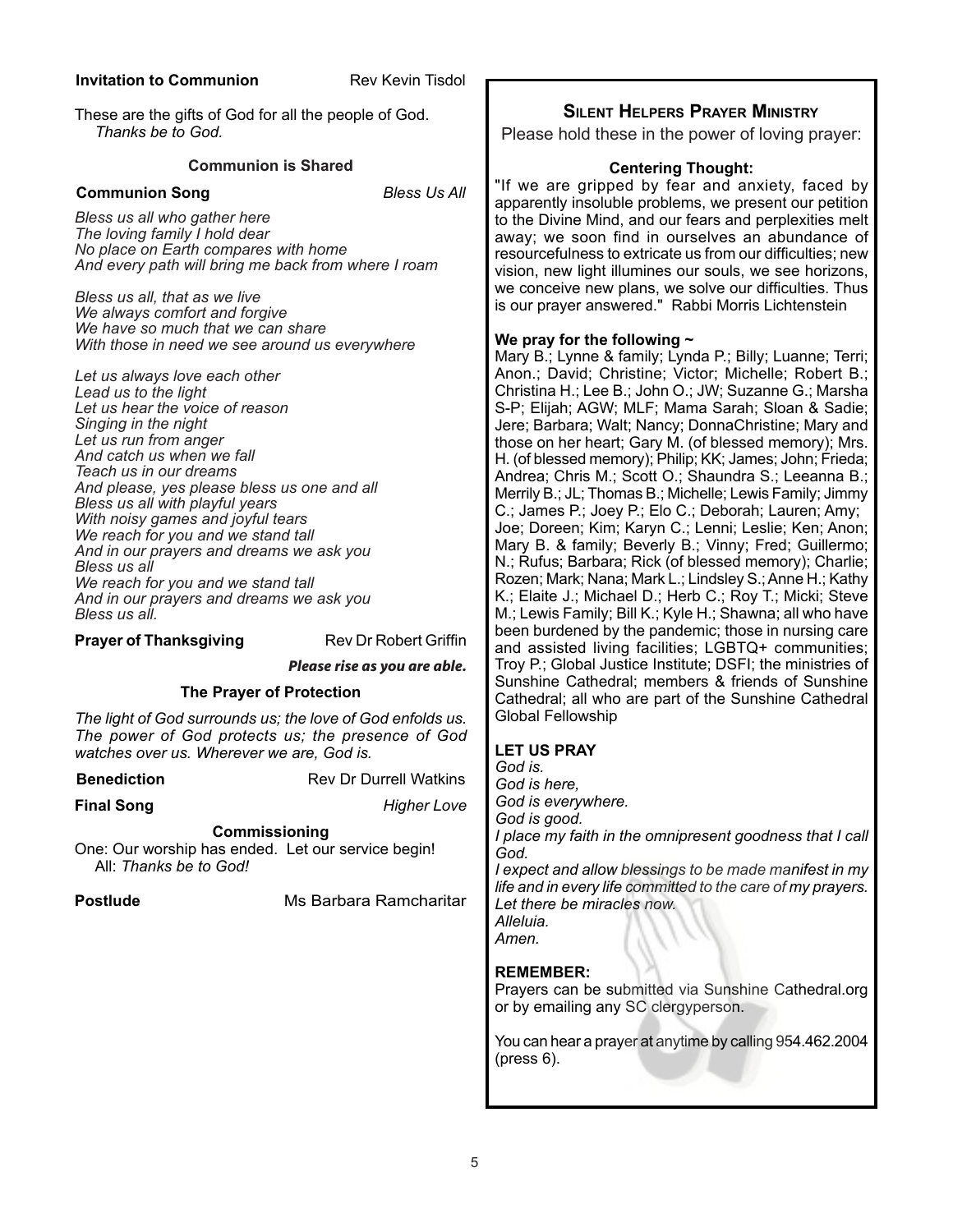SunBurst News

**MASKS FOR WORSHIP** – For the time being, we are asking people to wear masks again at Sunshine Cathedral. We hope everyone is vaccinated, but with variant strains of the virus and some people having other conditions that place them at risk, we think this added precaution is wise. We'll relax the mask request as soon as we feel it is safe to do so.

**GLOBAL FELLOWSHIP** - If you don't live in the Fort Lauderdale area but are finding Sunshine Cathedral to be a primary source of spiritual enrichment in your life, we invite you to consider joining the Sunshine Cathedral Global Fellowship. You can learn about how you can become part of the Sunshine Cathedral Global Fellowship by visiting SunshineCathedral.org

**THANKSGIVING HARVEST CAMPAIGN** - Sunshine Cathedral's annual Thanksgiving Harvest Campaign begins Aug 15 and will last until November 21. We ask that you give \$99 above and beyond your regular financial gifts to the ministries of Sunshine Cathedral and to make that easy, we simply put aside one dollar per day for 99 days. Fill out a Harvest Campaign card. You can dedicate your gifts in the name of something or someone for which you are grateful. Thank you for your generous support.

**BACK TO SCHOOL** – In July and August we are invited to donate backpacks filled with school supplies to give to children returning to school in the Fall. This program is being offered in partnership with SunServe. Thank you for helping children prepare for a new year of learning and growing. For more information, please contact Rev. Dr. Robert Griffin (robert@sunshinecathedral.org).

**CHRISTIANS & COCKTAILS** - Join us on Mondays for Christians & Cocktails (6 pm EASTERN, Facebook) where a panel of lay and clergy leaders discuss religious questions asked by viewers. No question is off limits.

**MIDDAY PRAYER** - Pray with us daily at Noon EASTERN on Facebook. Staff clergy rotate Monday – Saturday to lead us in prayer.

**THE HOLY LAND** - Join us for a once in a lifetime group trip to Israel. Experience the rich diversity of this amazing country, from historic sights of Jerusalem to the vibrant Mediterranean city of Tel Aviv with a group of like-minded travelers. May 21 - 28, 2022 #OUTstanding Travel For more information email Pkcordell@gmail.com

**GLOBAL FELLOWSHIP TRAVEL PROGRAM:** Italy - Sunshine Cathedral's Global Fellowship program is going on its first trip where global/online friends, partners and members along with local congregants can meet in person for a fun trip to Italy. This first class trip includes 4-star hotels in Rome and Tuscany, breakfast and dinner daily, and trip insurance all for about \$1800 (\$1 deposit and \$99 monthly installments). Join more than 60 global fellow

congregants already scheduled to join us. Space is limited. https://happeningout.travel/sunshine

**OUR SUNDAY BROADCAST** is made possible by Happening Out Television Network and donors who support our televised ministry. HOUT TV is housed at Sunshine Cathedral Square.

*Thank you Broadcast Donors Live Broadcast Goal: \$15K raised \$8,316.00*  Rev Dr Anne Atwell & Amy Walker Arthur Wenzel Bill Spinosa & Frank Molano Rev Cindy Lippert Dennis McWilliams & Victor Ramos Rev Dr Durrell Watkins & Rev Dr Robert Griffin Gary Grieve & Patrick McGeachen Glenn Lengyel Joe Osborne Linda Edin and Deacon Lydya Chapman Rev Lynda Pantoja & Rev Margarita Rodriguez Mark Nogal Rev Marian Cavagnaro Melody Fiore Mary Tullo & Karen Dougherty Michael Karban Michael Manning & Andre Caetano Michael Soderman Patrick Abad Peter Cinelli, MD Phil Cordell Richard Schwarz & Tom Massey Robert Woodman Sara & Phillip Burns Steve Laskin

Deacon Suzanne Gallagher, EdD

**HELP NEEDED** – We need more help with running worship slides. Those who wish to learn how to operate lights for worship are also needed. Training is provided and one need only be scheduled once every few weeks. It's a great help if you are available for both 9 am and 10:30 services on a given Sunday, but you can volunteer for just one time slot. For more information or to schedule a training on slides or lights, contact Rev. Dr. Robert Griffin (robert@) sunshinecathedral.org).

**THE FIRST SUNDAY OF EACH MONTH IS LOAVES & FISHES** - Your gifts of non-perishable food items are accepted for our Food Pantry and Brown Bag Lunches. Our Food Sharing Ministry responds to the difficulties of food insecurity in our community. Those who need food are served with no questions asked.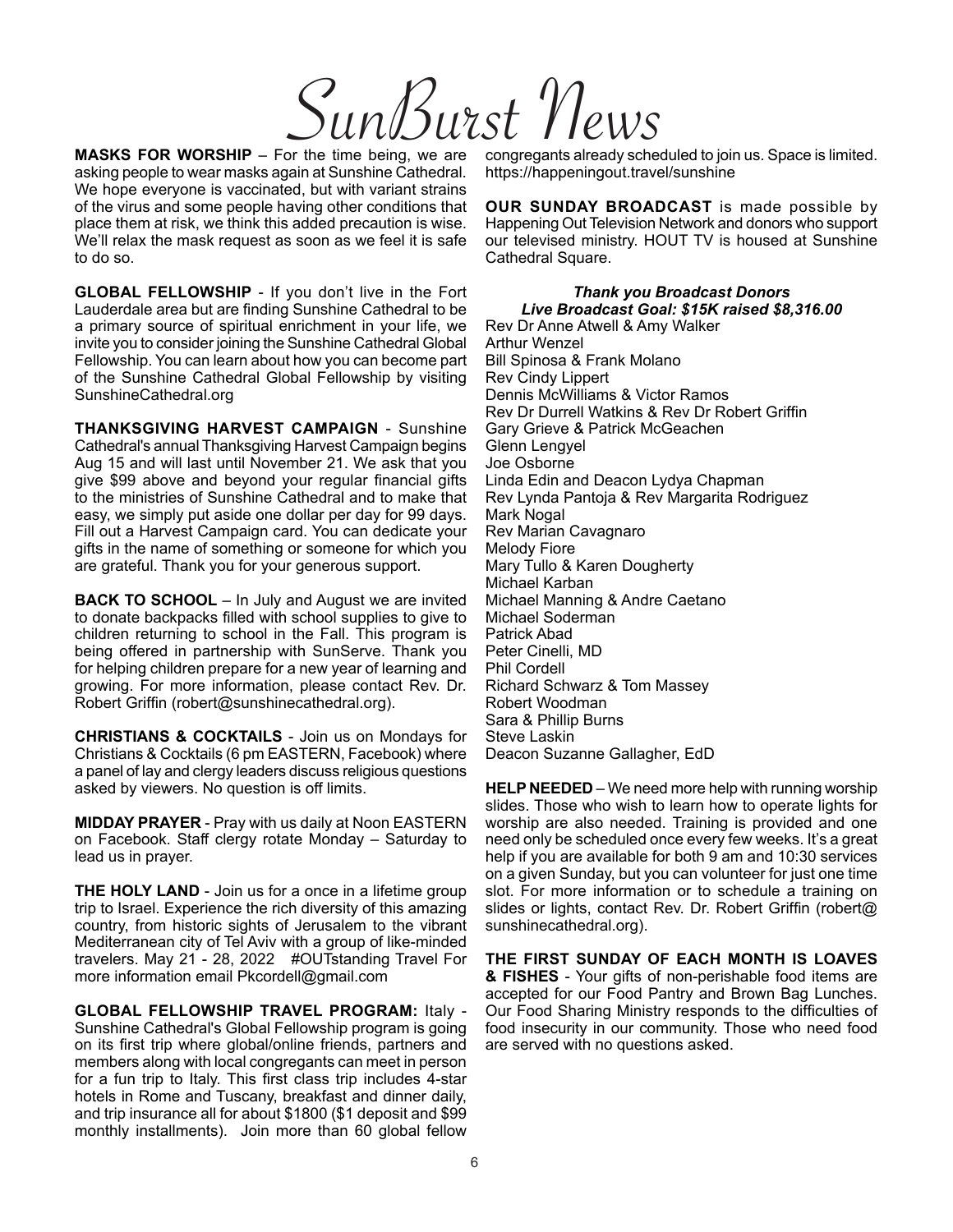#### *Thank you Summer Club Donors Summer Club* **Goal: \$15K raised \$8,391.01**

Allan Dewes & Austin Lee Rev Dr Anne Atwell & Amy Walker Barbara Ramcharitar Bob McCormick & Bary Clifton Brad Sterl & Tedd Davis Rev Dr Durrell Watkins & Rev Dr Robert Griffin Deacon Edward Huckemeyer Gary Grieve & Patrick McGeachen Glen Lengyel James Burke James McDaniel Joanne Simon Joe Osborne John Schaufelberger Jonny Altobell & Penny Sanfilippo Keith Muller & Stephen Plescia Rev Kevin Tisdol & Michael Mitchell Linda Edin & Deacon Lydya Chapman Rev Lynda Pantoja & Rev Margarita Rodriguez Marc Dickerman Rev Marian Cavagnaro Mark Lubold & Rodney Bolton Mark Messinger & Scott Schwab Mark Nogal Mary Tullo & Karen Dougherty Mary & Tom Fedoration Melody Fiore Michael E Brady Michael Karban Michael Manning & Andre Caetano Michael Moore Michael Soderman Michael Spatz Peter Sheridan & Enrique Blanco Philip Cordell Philip McChesney & Joel Scinto Richard Schwarz & Tom Massey Richard Brown Robert Woodman Dr Rozen Patterson & Judy Boles Rudy Molinet & Jeff Shearer Steven McGehee Deacon Jean Johnson & Norma Wingo Victor Ramos & Dennis McWilliams Wade Boyles & Jeff Hays William Bryan & Juan Martinez

*FOLLOW AND SUBSCRIBE* - We invite you to Follow Sunshine Cathedral on Facebook, Instragram and subscribe to our YouTube channel. And if our ministry has been a blessing to you, please tell others about the Sunshine Cathedral.

#### **SAINTS OF THE WEEK**

#### **August 24:**

**Apostle Bartholomew** – one of "the Twelve." He may also be known as "Nathanael" in the 4th Gospel.

**Simone Weil (1909-1943)**—Philosopher and mystic. Born in France to a well-educated, nonreligious Jewish family, Weil had a brilliant mind and was drawn to philosophy. She dabbled in the labor movement and always identified with the suffering masses of humanity.

#### **August 25:**

**St. Genesius the Comedian (d. circa 300)** – St. Genesius is the patron saint of actors, comics, dancers, clowns, and torture victims. According to legend, he performed a series of plays that mocked Christians. During one performance for the Emperor Diocletian where he was making fun of baptism, he had a vision of angels and converted to Christianity right on stage! At first the Emperor thought it was part of the humor, but after he realized the comedic actor was suddenly serious, he ordered him to renounce his instantly embraced faith. For refusing to comply with the Emperor's order, Genesius was beheaded.

# *Sunshine Cathedral Weekly Financial Information*

*Financial Data Snapshot from 15 August*

| <b>Weekly Generosity Income Needed</b><br>Generosity Income Received | \$10,797.56<br>\$11,897.09 |
|----------------------------------------------------------------------|----------------------------|
| Our Abundance and/or (Need)                                          | \$1,099.53                 |
| Per Capita Giving                                                    | \$34.46                    |
| <b>Worship Services</b><br><b>Online Virtual Resourcing</b>          | 134<br>157,548             |
| Food Sharing Ministry - Total Reached                                | 526                        |
| Detailed information located at<br>SunshineCathedral.org             |                            |

*Donating to Sunshine Cathedral* 

*Venmo or CashApp Venmo - @SunshineCathedral CashApp - \$SunshineCathedral Text to Give - 954.399.7333*





Sunshine Cathedral **B** Scan to pay \$SunshineCathedral